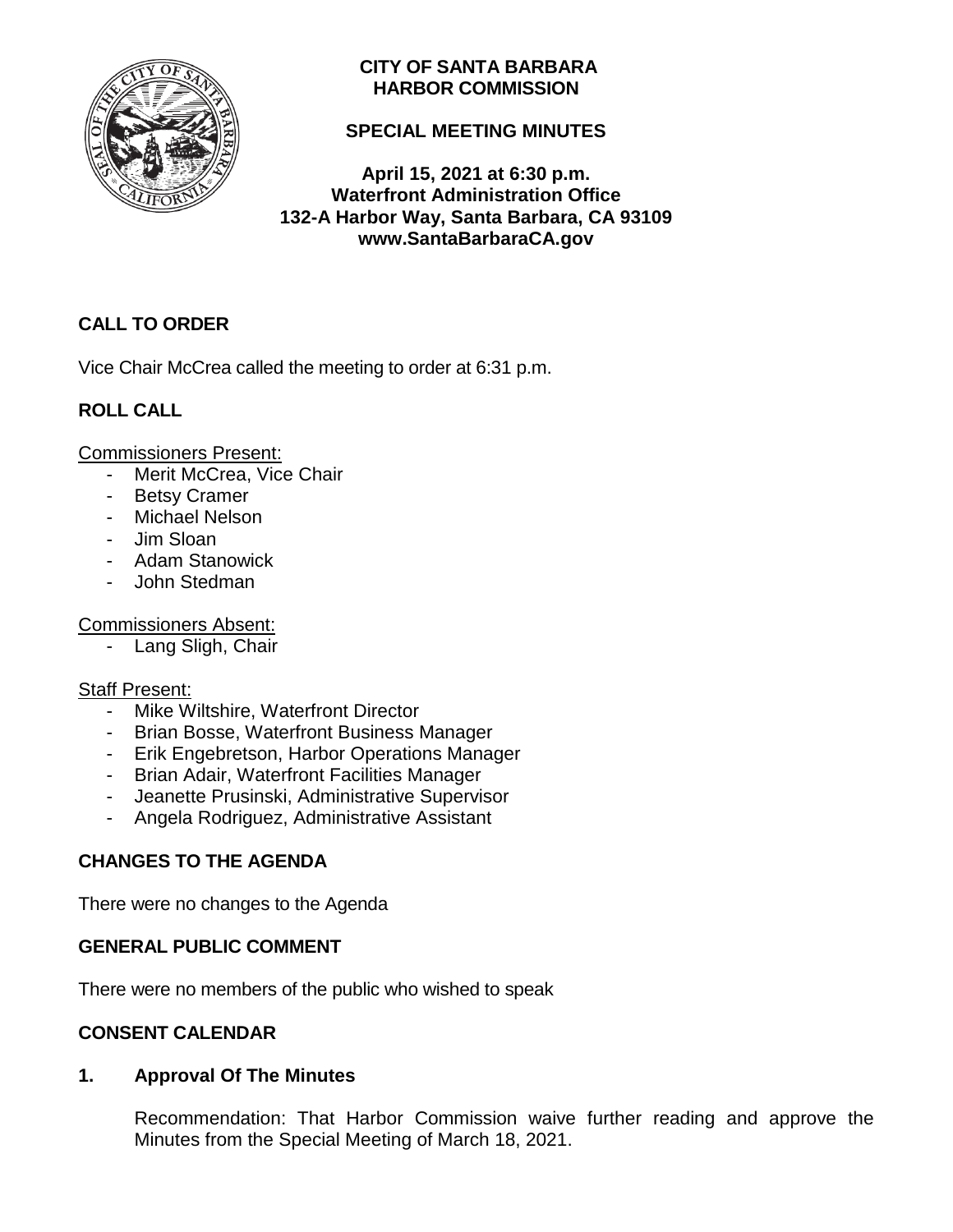Harbor Commission Special Minutes April 15, 2021 Page 2

### Motion:

- Commissioners Sloan/Steadman to approve Minutes

Vote:

- Unanimous vote (Absent: Chair Sligh)

### **DEPARTMENT UPDATE**

#### **2. Director's Report**

- Coronavirus Update
- Waterfront Tenant Deferred Rent Update
- Tentative Agenda Items For Future Meetings

Documents:

- PowerPoint presentation prepared by staff
- April 15, 2021 report prepared by the Waterfront Director

Speakers:

- Staff: Waterfront Director Mike Wiltshire

### **3. Business Services Report**

• Department Budget Update

Documents:

- PowerPoint presentation prepared by staff
- April 15, 2021 report prepared by the Waterfront Business Manager

Speakers:

- Staff: Waterfront Business Manager Brian Bosse, Waterfront Director Mike Wiltshire

### **4. Facilities Management Report**

- Underground Storage Tank Replacement Update
- Sand Berm Update
- Stearns Wharf Annual Repairs
- Federal Channel Dredging Update

Documents:

- PowerPoint presentation prepared by staff
- April 15, 2021 report prepared by the Waterfront Facilities Manager

Speakers:

- Staff: Waterfront Facilities Manager Brian Adair, Waterfront Director Mike Wiltshire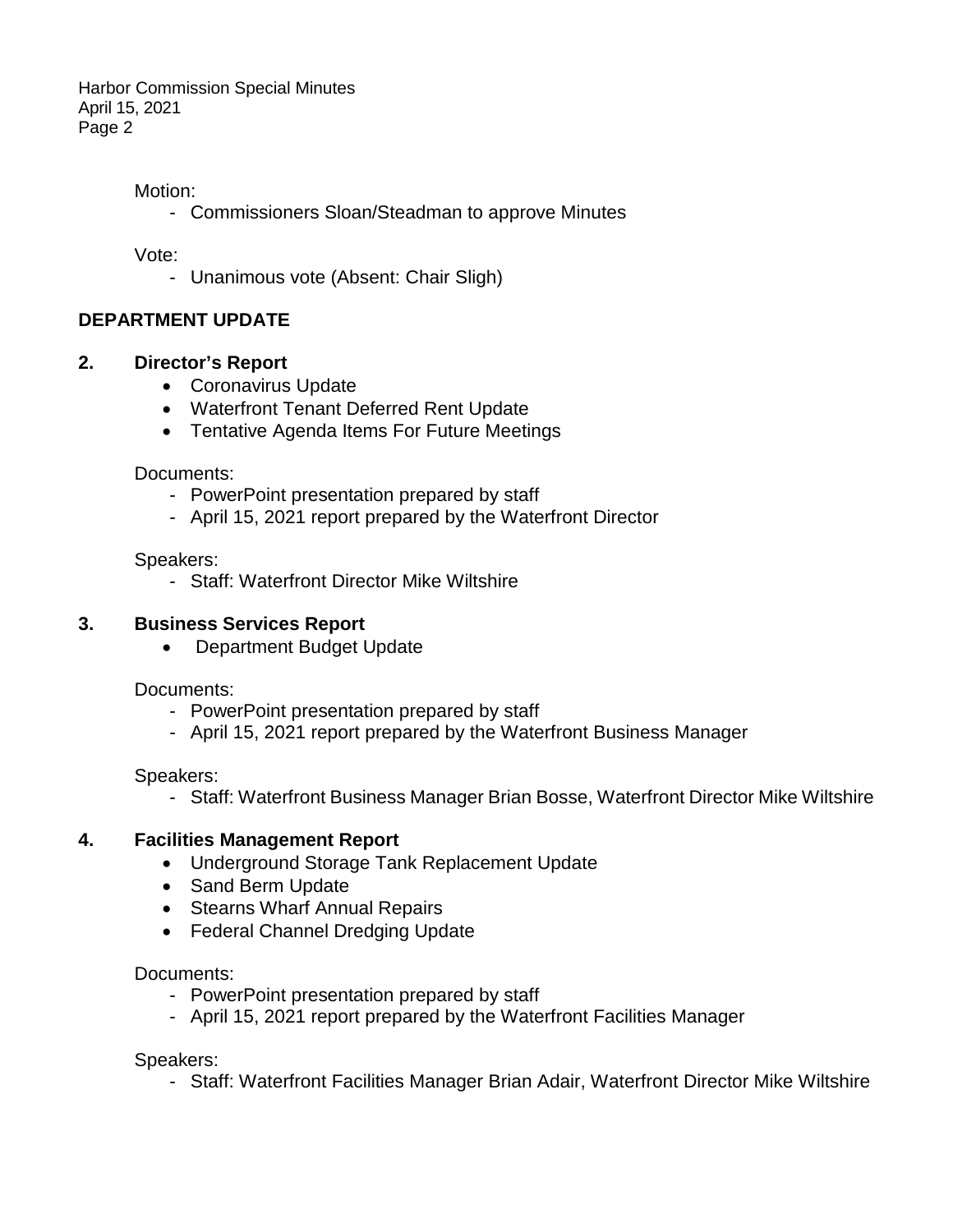Harbor Commission Special Minutes April 15, 2021 Page 3

### **5. Harbor Operations Report**

- National Safe Boating Week
- Harbor Watch Meeting
- Harbor Patrol Staffing Update
- Operation Clean Sweep Date Change

#### Documents:

- PowerPoint presentation prepared by staff
- April 15, 2021 report prepared by the Harbor Operations Manager

Speakers:

- Staff: Harbor Operations Manager Erik Engebretson

### **NEW BUSINESS**

#### **6. Proposed Lease Agreement With Blue Water Hunter**

Recommendation: That Harbor Commission review and recommend City Council approval of a five-year lease agreement with Jethro Acosta, a Sole Proprietor, doing business as Blue Water Hunter, at an initial base rent of \$2,719.10 per month, for the 878 square foot lease space located at 117-D Harbor Way.

Documents:

- PowerPoint presentation prepared by staff
- April 15, 2021 report prepared by the Waterfront Business Manager

Speakers:

- Staff: Waterfront Business Manager Brian Bosse

Motion:

- Commissioners Sloan/Stanowick to approve the staff recommendation

Vote:

- Unanimous roll call vote (Absent: Chair Sligh)

### **SUBCOMMITTEE REPORTS**

### **7. Slip Assignment Policy Subcommittee**

Recommendation: That Harbor Commission:

- A. Receive a presentation at a later meeting from the City Attorney's office on the legal issues relative to family transfers, inheritance, and commercial fishing transfers;
- B. Direct staff to develop a proposal and timeline of transfer fees tying the amount per foot to 20 percent of the slip permit market value in the shortest possible timeframe; and